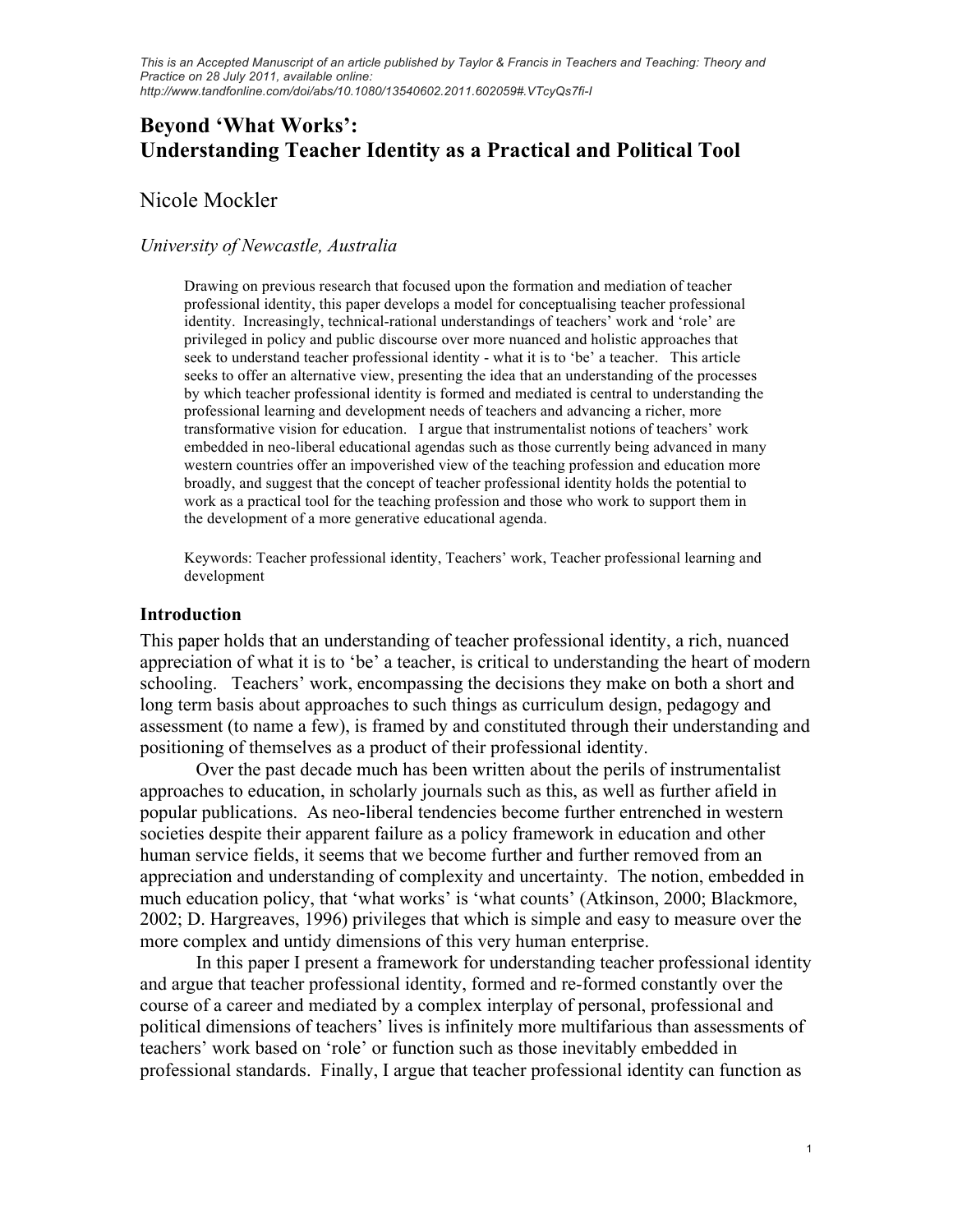a practical and political tool for the profession itself, useful in countering current orthodoxies and 'common sense' understandings of teachers' professional practice.

This theoretical perspective emerged from a three-year study which strove to draw practical links between the articulation of teacher professional identity on a microlevel and the move beyond 'what works' to the enactment of a transformational education agenda such as that suggested by Dewey in his vision of teachers "engaged, not simply in the training of individuals, but in the formation of the proper social life". (Dewey, 1897, p. 80)

Dewey points to the less technical, more reflexive dimensions of teachers' work, dimensions which do not generally bow to the laws of common sense and indeed are not easily quantified. Instrumentalist approaches to teachers and their work embedded in the discourses of 'what works' typically seek to subjugate these dimensions, which serve to highlight the complexity of the educational enterprise and the perils of providing simple 'answers' ("evidence-based", of course) to what are in fact highly complex 'questions'. Jennifer Nias reminds us of this complexity and the dangers of privileging the technicalrational over the 'human' in conceiving of teachers' work and identity:

Teachers have hearts and bodies, as well as heads and hands, though the deep and unruly nature of their hearts is governed by their heads, by the sense of moral responsibility for students and the integrity of their subject matter which are at the core of their professional identity…Teachers are emotionally committed to many different aspects of their jobs. This is not an indulgence; it is a professional necessity. Without feeling, without the freedom to 'face themselves', to be whole persons in the classroom, they implode, explode—or walk away. (Nias, 1989, p. 305)

The framework presented here was conceived as a counterpoint to instrumentalist discourses in education. It seeks to represent the processes whereby teachers are 'formed' and come to understand themselves as teachers, the interplay between their motivations for entering the profession and their experiences as teachers and the interaction between their sense of moral purpose or desire to 'do good' and professional practice.

#### **Teacher Professional Identity: A Career-Long Project**

The question of what constitutes professional identity, and indeed identity generally, is fraught. Conceptualisations of identity typically emphasise either the similarities or commonalities between members of a group or sector of the community – this emphasis is encapsulated in the 'identity politics' approach – or the fundamentally shifting, moving, multiple nature of identity such that it can never be defined or clarified.

For the purposes of this discussion, the concept 'teacher professional identity' is used to refer to the way that teachers, both individually and collectively, view and understand themselves as teachers. Teacher professional identity is thus understood to be formed within, but then also out of, the narratives and stories that form the 'fabric' of teachers' lives, what Connelly and Clandinnin (1999) have termed 'stories to live by'. Professional identity has a 'performative edge': the process of 'storying' and 'restorying' has the effect of both claiming and *producing* professional identity.

The contention that professional identity is a career-long project connects with this notion of identity as both a reification and a by-product of teachers' narratives. The construction of identity, the process of creating and re-creating identifications across the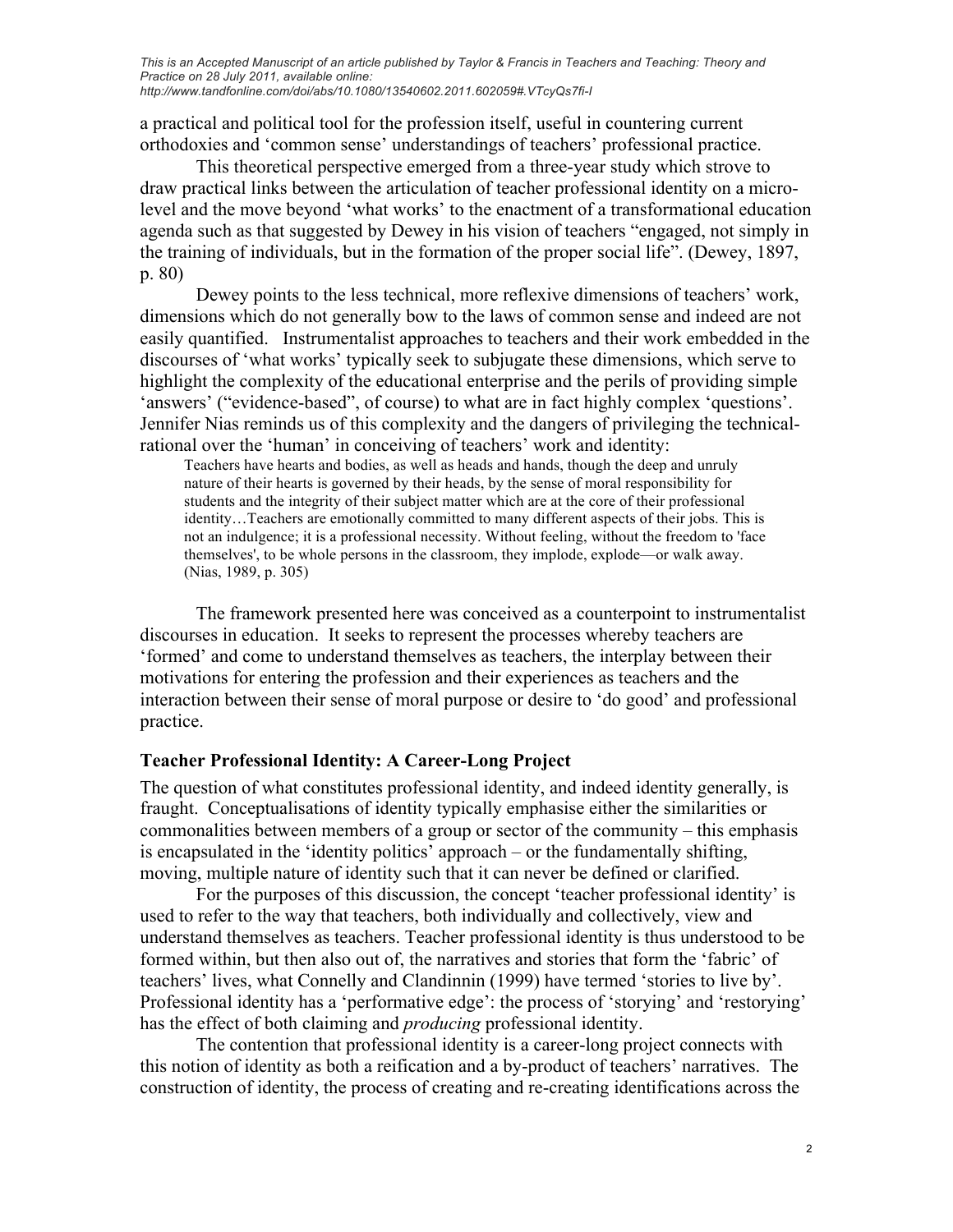length and breadth of our lives and careers is non-linear and downright messy work. Judith Butler conveys a sense of this in her explication of identity formation:

Identifications belong to the imaginary; they are phantasmatic efforts of alignment, loyalty, ambiguous and cross-corporeal cohabitations, they unsettle the I; they are the sedimentation of the 'we' in the constitution of any I… Identifications are never fully and finally made; they are incessantly reconstituted and, as such, are subject to the volatile logic of iterability. They are that which is constantly marshalled, consolidated, retrenched, contested and, on occasion, compelled to give way. (Butler, 1993, p. 105)

Butler makes use in this explanation of Derrida's notion of 'différence' (Derrida, 1982), the idea that the process of identification is in part at least the definition and redefinition of the 'other' in relation to the self, the opening of spaces both categorically and temporally through which the self is constituted and understood. This constitution and re-constitution of the self with reference to the 'other' and, as Butler suggests, the 'we', takes place on an ongoing basis and is representative of the shifting and complex nature of identity formation. This understanding of identity formation as dynamic rather than static, emergent rather than fixed, multi-dimensional rather than linear, and fluid rather than compartmentalised is common to a breadth of conceptualisations across sociological (Bernstein, 1996; Pecheux, 1982; Wenger, 1998), psychological (Erikson, 1963, 1968; Gergen, 1991), philosophical (Derrida, 1981; Hall, 1996; Laclau, 1990) and critical (hooks, 1989; Huggins, 1987; Rich, 1983) fields. Indeed, the similarities between perspectives on identity developed by scholars working out of enormously diverse fields might be used as a justification for something of a theoretical eclecticism: a range of often complementary theoretical positions emerge from a reading of these supposedly disparate theoretical perspectives.

Much has been written about formation of identity for pre-service teachers and the breaking or otherwise of Lortie's (1975) "apprenticeship of observation" (e.g. Mayer, 1999; Walkington, 2005), but the forming and re-forming of professional identity across the course of teachers' careers is far less theorised and understood. While a 'nod' is often given to the literature from outside of the field of education which indicates that identity is fragmented and ever-changing, little attention has been brought to bear on the ongoing processes of identity formation and mediation.

The view of professional identity as a career-long project in an educational context links with the work of Huberman (1989, 1993), who, in his large-scale study of Swiss teachers, pointed to the seven stages of the life cycle of the teacher, namely survival and discovery, stabilisation, experimentation/activism, taking stock: self doubts, serenity, conservatism and disengagement. While Huberman suggests a timeframe corresponding with the various themes and phases in his model, his contention is that these 'stages' are "tentative, often fragmentary" (1989, p. 36) in the manner in which they unfold in teachers' lives, rather than a process wherein each teacher progresses through each of the seven stages in a linear or lockstep manner.

My own conceptualisation of the formation of teacher professional identity, as embedded within the model presented below, suggests a still less linear experience than Huberman's, where considerable 'drift' takes place backward and forward between each of the 'stages' and a capacity exists for teachers to 'loop' or 'jump' from stage to stage. Furthermore, Huberman's model is rendered somewhat inflexible by the addition of indicative corresponding years, which despite his claims to the contrary, does suggest something of a linear progression. His model, however, suggests that the process of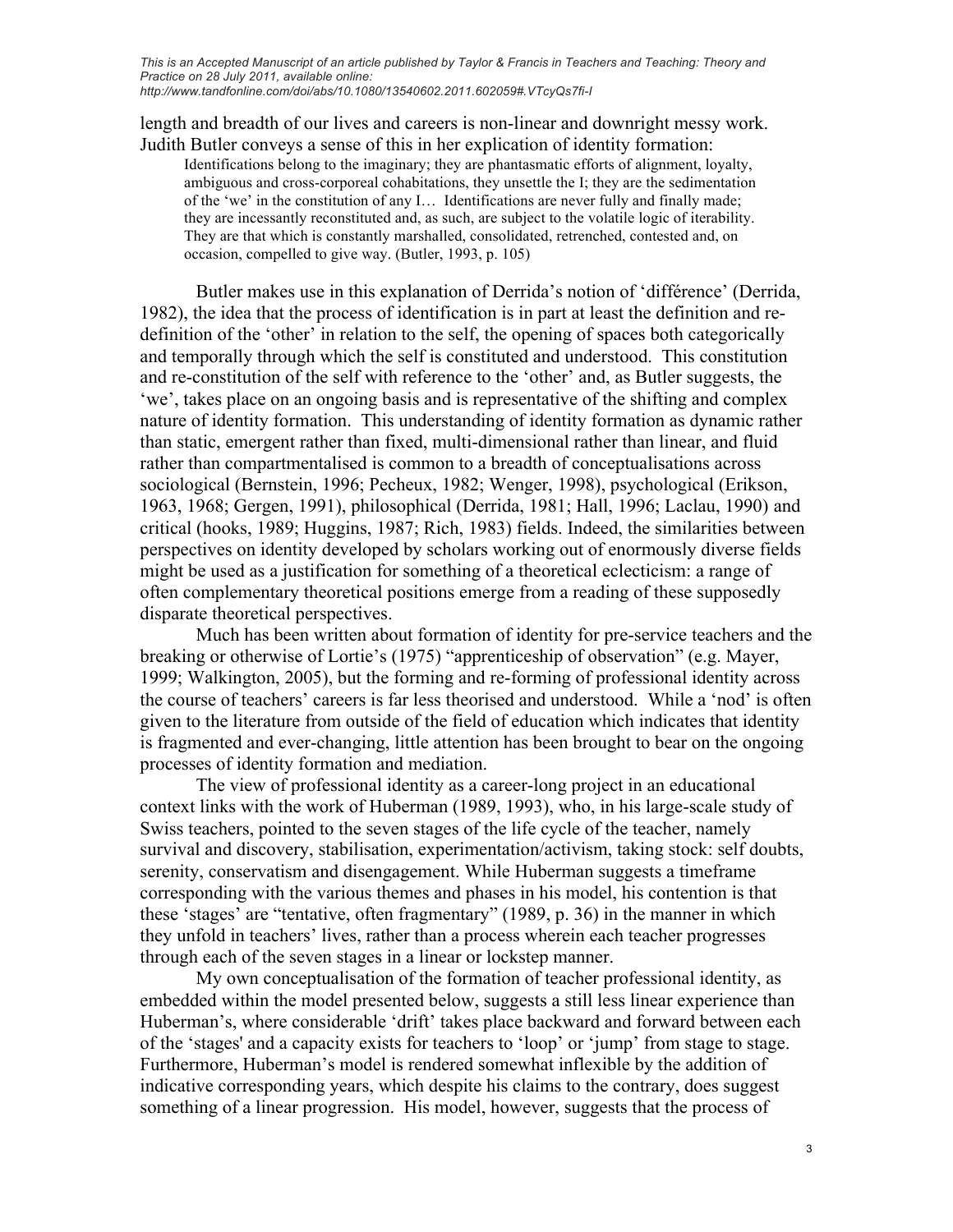becoming and being a teacher is one which is subject to career-long formation. As a career takes its course, this process takes on a differing timbre and form to that which has gone before.

What follows here is an alternate model for understanding the formation and reformation of teacher professional identity across the length and breadth of teachers' careers, focused on the overlapping and interacting dimensions of their work rather than on a linear progression from phase to phase as teachers move from neophyte to elder.

## **A Model for Conceptualising Teacher Professional Identity**

Teachers' work and professional practice is constituted across and out of the three key domains of their personal experience, professional context, and the external political environment within and through which significant aspects of their work is constituted. **Similar to the three dimensions of professional identity, personal identity and situated identity developed by Day and colleagues (Day, Sammons, Stobart, Kington & Gu 2007; Day and Kington 2008),** these three domains work in a reflexive, constantly shifting dynamic, and the impact of each changes in significance and strength, dependent upon circumstantial and contextual catalysts. While these three domains share some considerable overlap, each has its own defining characteristics.

The domain of teachers' personal experience relates primarily to those aspects of their personal lives, framed by class, race and gender, that exist outside of the professional realm. Teachers' own experiences of school (as students themselves) is a particularly salient part of this domain. As Lortie argued over three decades ago, perceptions of schooling and education derived from teachers' own experience as students hold particular implications for the way they see themselves and their work as teachers:

…the conservative force represented by teachers who entered with highly positive sentiments of identification is not offset to any appreciable degree by people favouring discontinuity and change toward other conceptions of teaching. Since positive identification appears to have the upper hand, so, apparently, does continuity. (Lortie, 1975, p. 46)

Also included in this domain are teachers' own 'extra-curricular activities', interests, hobbies, roles held and activities engaged in outside of the profession, in community groups and the like, and their particular family context – for some the experience of parenthood and child raising, for example.

The domain of teachers' professional context relates to those aspects of their experience which are framed within an education context. Here we find career histories, professional learning and development experience, those features of the particular school and system contexts they have worked within that have made a particular impact upon their 'professional selves'. Also within this domain are located experiences and facets external to particular school and system contexts but internal to the professional world of teachers, such as involvement in professional associations, unions and networks on small and large scales. Teacher education, both initial and ongoing, is a significant element within the domain of professional context, as are, for an increasingly large group of earlycareer and other teachers, processes of accreditation, registration and recognition of professional competence and achievement.

The domain of the external political environment comprises the discourses, attitudes and understandings surrounding education that exist external to the profession,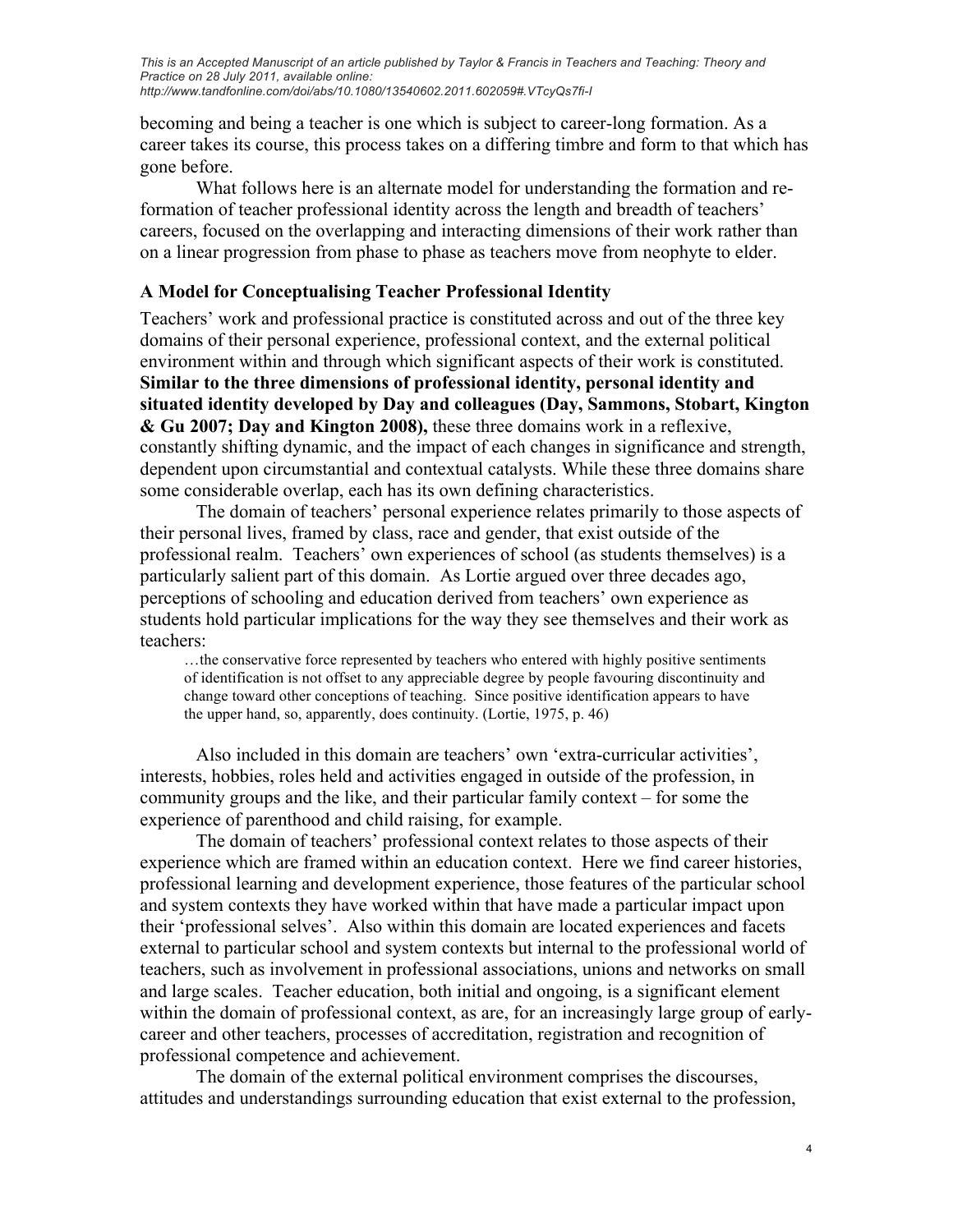experienced by teachers largely through the media, but also through the development of government policy which relates to their work and the ways in which political ideology impacts upon their work as a result of government policy.

Figure 1 below represents the overlapping and entwined nature of these three domains in the constitution of teachers' lives and work. The three dimensions work in a dynamic, shifting manner, such that the impact of each upon an individual's sense of professional self and decision making processes changes in intensity and significance dependent upon the circumstance and context.

### *INSERT FIGURE 1 HERE*

At the confluence of these three dimensions lies each individual's 'unique embodiment' (Clandinin, et al., 2006, p. 9) of what it is to 'be' a teacher. 'Identity work' that takes place in the overlap of the three dimensions takes the form of personal development, professional learning and teacher activism, each of which results in enhanced engagement and understanding of the self, the field of practice or the political sphere. Professional learning lies at the intersection of professional context and personal experience, requiring both professional and personal relevance to be effective in improving or changing practice. At the intersection of professional context and external political environment lies 'teacher activism', which may be enacted within or outside of the classroom or school, and which sees teachers engage (sometimes pro-, sometimes re-) actively with the politics of education. At the intersection of personal experience and external political environment lies personal development.

Each of these forms of development and their result works in a reflexive way with the others and with the dimensions themselves to keep the 'unique embodiment' in a state of flux. The mediation of teachers' professional identities occurs at the hands of catalysts which emerge from these three domains over the course of a career, either as the result of intentional engagement with professional learning, personal development or activist activities or by virtue of events, occurrences or experiences which take place located within an individual domain. These identity 'anchors' (Mockler, 2008), which emerge over the course of teachers' careers out of this interplay serve to secure teachers' professional identities, provide a 'touchstone' for professional development and formation and a frame of reference for professional practice within a particular temporal and spatial context.

## **Teacher Professional Identity and 'Moral Purpose'**

Teachers' work is often conceived of, both within the research literature and by practitioners as framed by a driving 'moral purpose', and this notion has a complex and significant link to the formation and mediation of teacher professional identity. The articulation of one's identity is a first step toward theorising professional practice through the explicit linking of 'what I do' with 'why I am here', and in this we find a rationale for exploring teacher professional identity in the first place. The concept of identity itself is often considered to be a rarified and esoteric one with little, if any, practical application. However, the rigorous theorisation of teachers' work, particularly at the hands of teachers themselves, is critical to the development of the teaching profession, and furthermore, in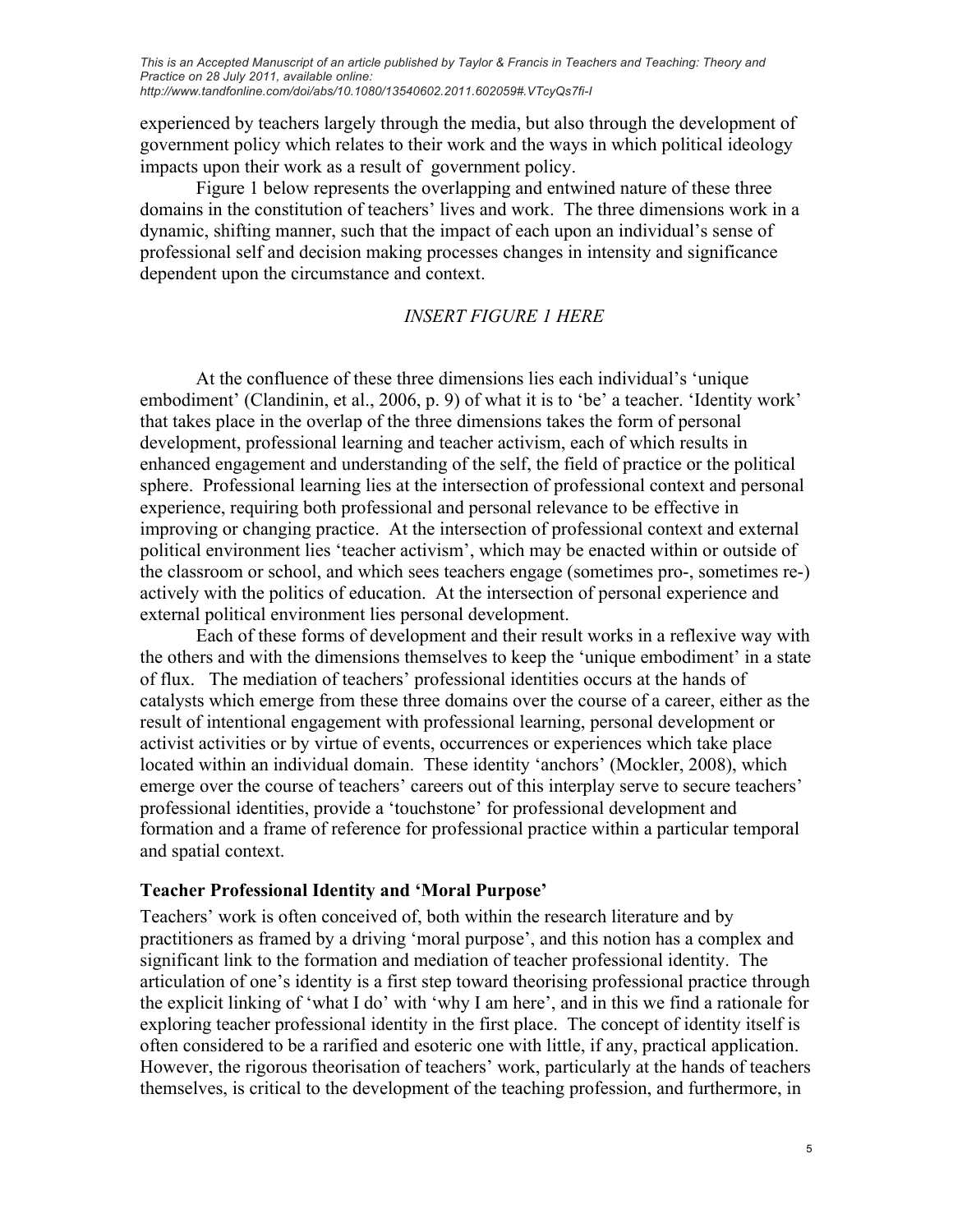this context, teacher professional identity can be utilised as a lever for teacher learning and development.

This contention suggests that teachers will be best served by amassed theoretical knowledge related to teacher professional identity not by engaging in "unknowing 'complicity'" (Wacquant, 1989) as subjects, but rather by engaging in the consideration and construction of their own professional identities explicitly and purposefully. It thus proposes a more active agency on the part of teachers than Bourdieu assumes in his discussion of the interaction between agents and theoretical models, and advocates an operationalisation of this theoretical base in the service of practitioners who are agents within the model, through a reflexive approach to identity construction.

The centrality of 'moral purpose', otherwise expressed as 'stewardship' (Sergiovanni, 1994, p. 102ff) and also embedded in European notions of educational praxis (Ax & Ponte, 2007; Ronnerman, Furu, & Salo, 2008) to the teaching profession is a popular concept amongst those who focus their work on the life-world of teachers. Day, for example, suggests that "moral purposes are at the heart of every teacher's work" (Day, 2004, p. 24), while Fullan, who has built a body of work in this area over more than a decade, invokes us to "scratch a good teacher and you will find a moral purpose" (1993, p. 12). Fullan's more recent work focusing upon teachers' moral purpose (2002, 2006) has morphed into a discussion of what he refers to as "moral/spiritual leadership" defined as educational leadership on the part of teachers and administrators that has at its heart a desire to "make a difference in the lives of students" (Fullan, 2002, p. 14). Two assumptions are generally common to discussions of teachers' moral purpose: that moral purpose is a positive driving force for the profession, and that as a teacher, holding a sense of moral purpose, a desire to 'do good' or 'make a difference' will necessarily be automatically acted upon within the field of teachers' professional practice. Nias, however, has rather provocatively posed the question "Would schools improve if teachers cared less?" (1989), suggesting that teachers' commitment to moral purpose and 'care' can sometimes get in the way of what she sees as schooling's primary task, that of "equipping students for life in the  $21<sup>st</sup>$  century" (1989, p. 22).

In the same way as Freire (2006, p. 2) declared "my hope is necessary, but it is not enough", moral purpose, no matter how strongly held or deeply felt, is not enough to ensure that this or any other primary task is accomplished by teachers or schools, regardless of the claims made by politicians and bureaucrats in support of 'fast tracking' programs such as *Teach for Australia, Teach for America* and *Teach First* in the UK. Furthermore, the expression of moral purpose can become a 'blocker' to rigorous and robust debate and discussion, insofar as it can represent the 'moral high ground' against which there can be little or no rebuttal. In their work on school reform, practitioners Wiggins and McTighe argue that a level of disconnection exists between teachers' moral purpose and the way in which their work is enacted. They write:

Over the years, we have observed countless examples of teachers who, though industrious and well meaning, act in ways that suggest that they misunderstand their jobs. It may seem odd or even outrageous to say that many teachers misconceive their obligations. But we believe this is the case. Nor do we think this is surprising or an aspersion on the character or insight of teachers. We believe that teachers, in good faith, act on an inaccurate understanding of the role of "teacher" because they imitate what they experienced, and their supervisors rarely make clear that the job is to cause understanding, not merely to march through the curriculum and hope that some content will stick. (Wiggins  $&$  McTighe, 2007, p. 128)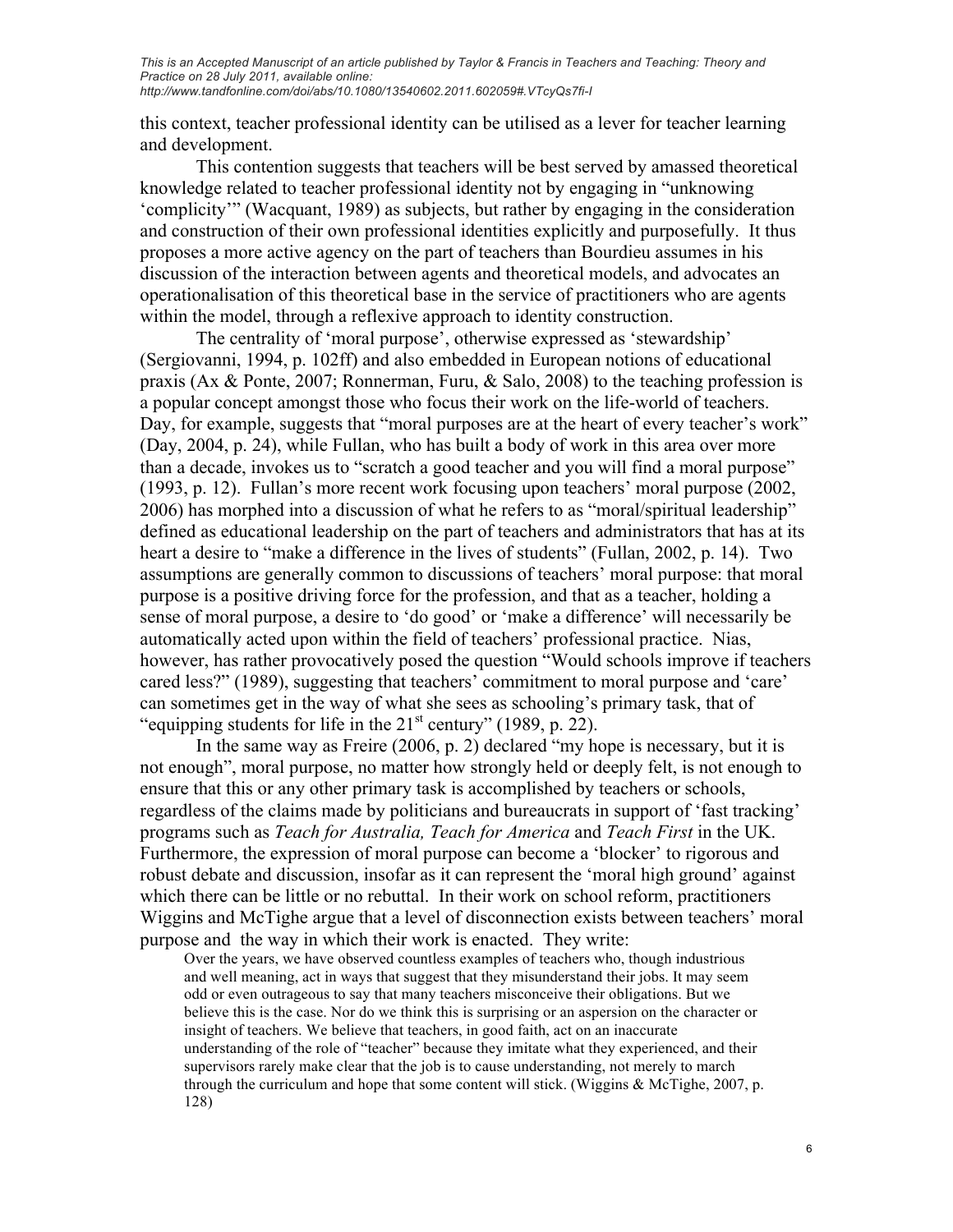I do not wish to suggest that the claiming of one's professional identity can act as a panacea for the challenges and difficulties thrown up for teachers by the demands of the  $21<sup>st</sup>$  century teaching and learning context. Rarely, however, particularly in the context of the intensification of their work well documented over the past two decades (Apple, 1986; Ballet, Kelchtermans, & Loughran, 2006; A. Hargreaves, 1994; Valli & Buese, 2007), do teachers have 'permission' in the context of their day-to-day work to theorise their practice and consider their own place within their practice, either beginning with their own experience in and outside of school or beginning with educational theory. Furthermore, while the concept of 'reflective practice' has been firmly incorporated into discourses around teacher professional learning, and in some cases appropriated by governments and school systems as an instrument of 'improvement' (Groundwater-Smith & Mockler, 2009), rarely are teachers offered even a very basic set of conceptual tools to use as a scaffold for effective reflective practice, much less to enter the realm of authentic reflexivity.

The articulation of one's professional identity requires teachers to construct themselves, in their own minds, as teachers - the 'internal conversation' (Archer, 2007), but then also within the context of their communities. The process of assisting teachers to reflect upon and articulate their professional identity is one of helping them to draw links between their own moral purpose and their professional practice. This is in fact about drawing a link between theory and practice, where moral purpose can be conceived of as an aspect of teachers' personal theory about education: generally one's moral purpose is expressed in terms of a 'big idea' or understanding of what education is or can be; and the practical expression of this through teachers' day to day work. This process itself is not linear, but rather an ongoing articulation and re-articulation of their own professional stories.

The concept of teacher professional identity thus offers a framework for teachers to think through the links between theory and practice, and to implement those, to hold on to the broad vision represented in their moral purpose. Research indicates that while not necessarily held by 100% of neophyte teachers, this broad vision most often guides the decision to enter the teaching profession, encapsulated in a desire to 'make a difference' (see, for example, Carrington, Tymms, & Merrell, 2008; Day, Sammons, Stobart, **Kington & Gu** 2007; Johnston, McKeown, & McEwen, 1999). Many teachers either lose sight of this vision (eclipsed by the pragmatic imperative) or let go of the vision (either by virtue of the kinds of socialisation they go through in the early years of teaching or as a by-product of the managerialist agendas at work within school education). The process of articulating one's professional identity is in essence about teachers developing their own personal philosophy of education that grows out of who they are, what they believe and where they have been over the course of their careers, and finally, opening that up to each other on whatever scale is appropriate.

The 'project', then, of developing one's professional identity is one of articulating and maintaining congruence between personal and professional values, moral purpose, and then 'pushing through' the border between moral purpose and 'on the ground' action, to create congruence between these and the key work of the teacher both inside and outside the classroom.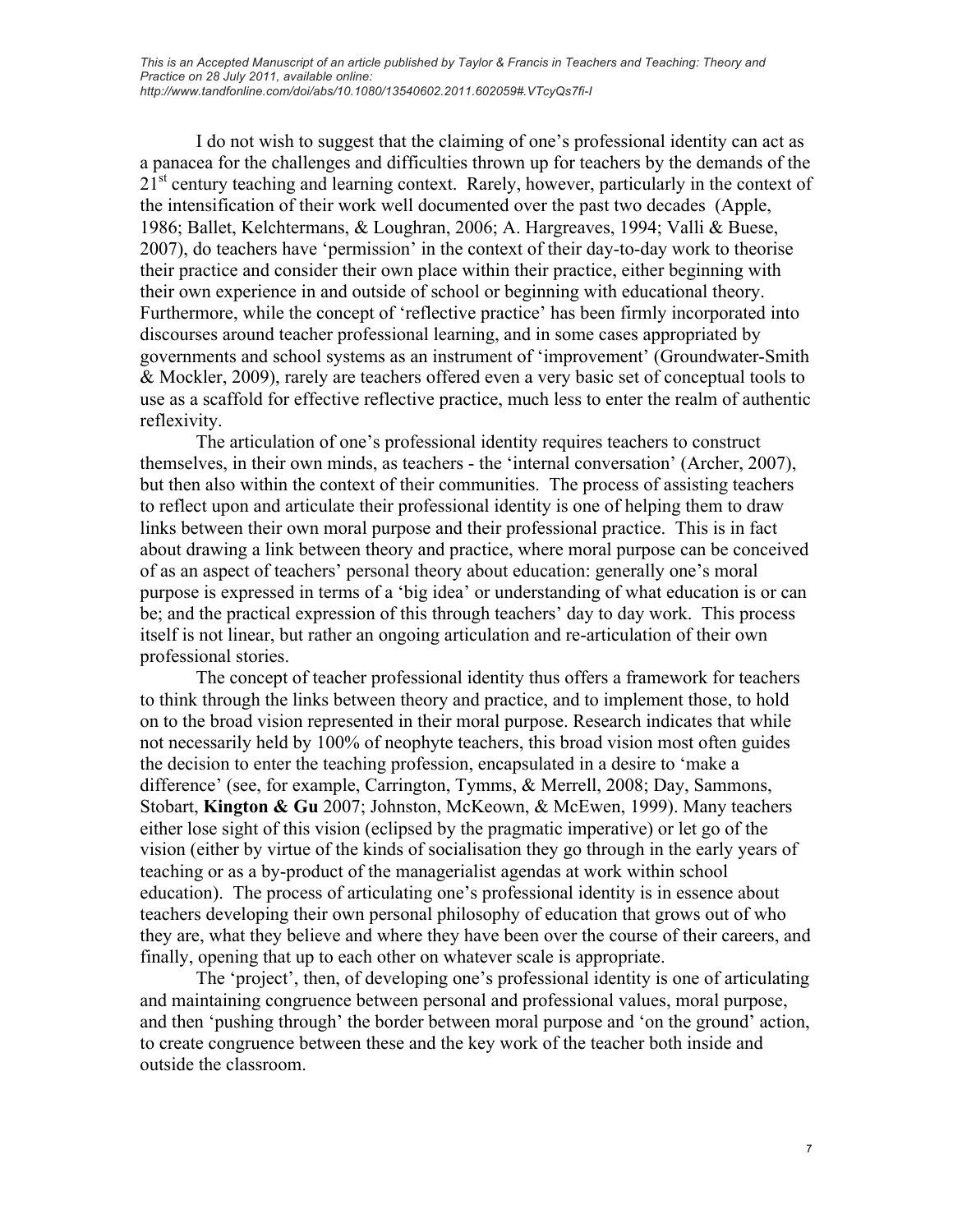## **Professional Identity as a Political Tool**

So far, this discussion of professional identity has focussed on the ways in which teachers' articulation of professional identity might work as a tool for professional development and learning. I am also concerned, however, with the broader social and political dimensions of professional identity, and the work that professional identity might do on a macro level in relation to positioning teachers in opposition to the regimes of instrumentality and 'what works' discussed in the introduction. Neo-liberal discourses continue to proliferate in Australia despite the demise of the Howard Liberal Government in 2007: while the current Labor Government is arguably more socially progressive than its predecessor, a focus on national testing, measurement of teacher and student 'standards' and determination to produce and publish school league tables in the popular press might provide evidence of this continuing instrumentalist agenda, within education at least. In the US, a similar pattern can be observed in the shift from Bush to Obama administrations in the past 3 years. While the Cameron government in the UK is still in its infancy, it seems unlikely that a sharp change in educational policy direction from that established by the Blair/Brown governments will herald a shift away from instrumentalist discourses.

In relation to teachers' work, neo-liberal doctrines tend to work with the notion of 'role' rather than 'identity': where identity is demonstrably complex and interwoven between various dimensions of teachers' work, 'role' more comfortably fits the technicalrational conceptualisation of teaching that lies at the heart of neo-liberal education agendas. Aspects of teachers' role (ie what teachers 'do') are easier to quantify, measure and mandate than professional identity (ie who teachers 'are'). In fact if the articulation of a professional identity is partly about the explicit linking of 'what I do' with 'why I am here', it is easy to understand why those who exhibit neo-liberal tendencies prefer to work with role rather than identity when it comes to teachers, as reflexive, politically aware teachers with a strong sense of their role *and* their purpose are likely to prove more unwieldy than those fixated upon technical aspects of their role and 'teaching to the test'.

This 'political edge' to teacher professional identity is critical in terms of the implications it holds for the realisation of the broader transformative aims of education. Teachers with a strong sense of their professional identity and the connection between their purpose and their practice are more likely to be pro-active in the enactment of their 'moral purpose' both within and beyond the school (Sachs, 2003). This points to an associated challenge for teacher educators (both initial and continuing) to foster teachers with a strong sense of themselves and the importance of their work not only on a local level in relation to the individual students they teach, but also on a societal level, ideally pushing the profession, both individually and collectively, 'beyond what works', interrupting along the way discourses which threaten to undermine the critical and democratic dimensions of education.

In practical terms, this is about the creation of a teaching profession with a sophisticated and clearly articulated understanding of their purpose, their identity and the implications of these for their practice, both within and beyond the classroom. Furthermore, this underlines the significance of the socio-cultural/political domain in the construction and maintenance of teacher professional identity, for, as highlighted in the model above, it is the interaction between this and teachers' professional context which gives rise to identities within which such 'activism' might flourish.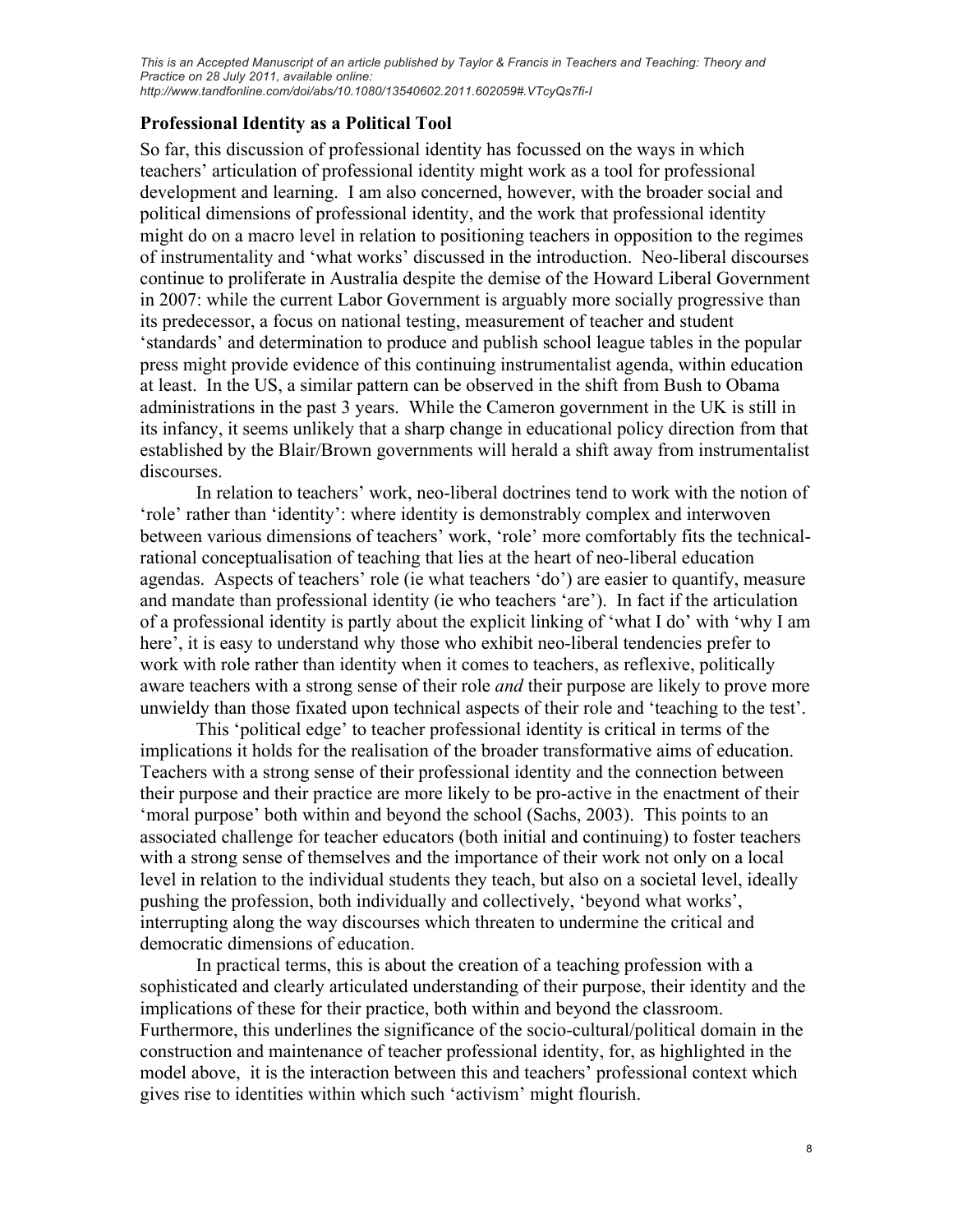# **Conclusion**

This work holds significant implications for both initial teacher education and in-service teacher professional learning and development. In the first place, it points to a need to understand initial teacher education as *formation*. Far from the narrow conceptualisations of 'teacher training' embodied in fast-tracked programs and which often proliferate in the application of technical-rational standards to teacher education programs and pre-service teachers themselves, such an approach would incorporate opportunities for pre-service teachers to develop an understanding of their changing identity as they prepare to become teachers. Importantly, such an approach to initial teacher education might also support students to understand the interplay of the three domains in their own formation, particularly with reference to the connection between their own personal experience of schooling from point of view of student and their subsequent understanding of pedagogical and other educative processes as a classroom practitioner, mediated (one would hope) by their growing understanding of a range of theoretical perspectives on education.

The implications in terms of in-service teacher professional development and learning point to a need to understand professional learning not as a one-size-fits-all phenomenon exemplified in "spray-on" (Mockler, 2005) or "drive by" (Senge et al, 2000) professional development. Contextualised, differentiated professional learning that supports teachers in developing their authentic understanding of their practice, classrooms and students, both individually and collaboratively, is more likely to be inquiry-based, open-ended, and connected to teachers' prior learning than the prevailing 'one shot' approach (Groundwater-Smith & Mockler, 2009). Furthermore, inquiry-based professional learning provides opportunities for teachers to systematically reflect on their practice, and to develop strategies for reflection and learning located within an understanding of who they are and why they what they do.

Finally, this work suggests that further research, examining, for example, the differences that can be identified in orientation toward the domains between early childhood, primary and secondary teachers as well as teachers at different points in their careers, or working within vastly differing school contexts, might help to shed further light on the formation and mediation of teacher professional identity. Such work might focus on one of the domains identified, seeking to establish its relative importance to the framing of professional identity, or inquire across all three domains to further develop an understanding of the lived reality of 'being' a teacher.

This article has presented a framework for conceptualising and understanding the development and mediation of teacher professional identity. Central to the framework is an understanding of professional identity as ongoing, dynamic and shifting; influenced by personal, professional and political dimensions of teachers' lives and work which interplay in an overlapping and active way. Further, I have argued that teacher professional identity might be harnessed as a practical and political tool: the reflexive and generative act of conceptualising professional identity on the part of teachers holds potential for pushing the profession beyond the dogma of 'what works', through constituting teaching as multi-dimensional and embracing the human, personal and emotional dimensions of good teaching in the face of technical-rational approaches that would deny these in favour of those that can be more efficiently measured.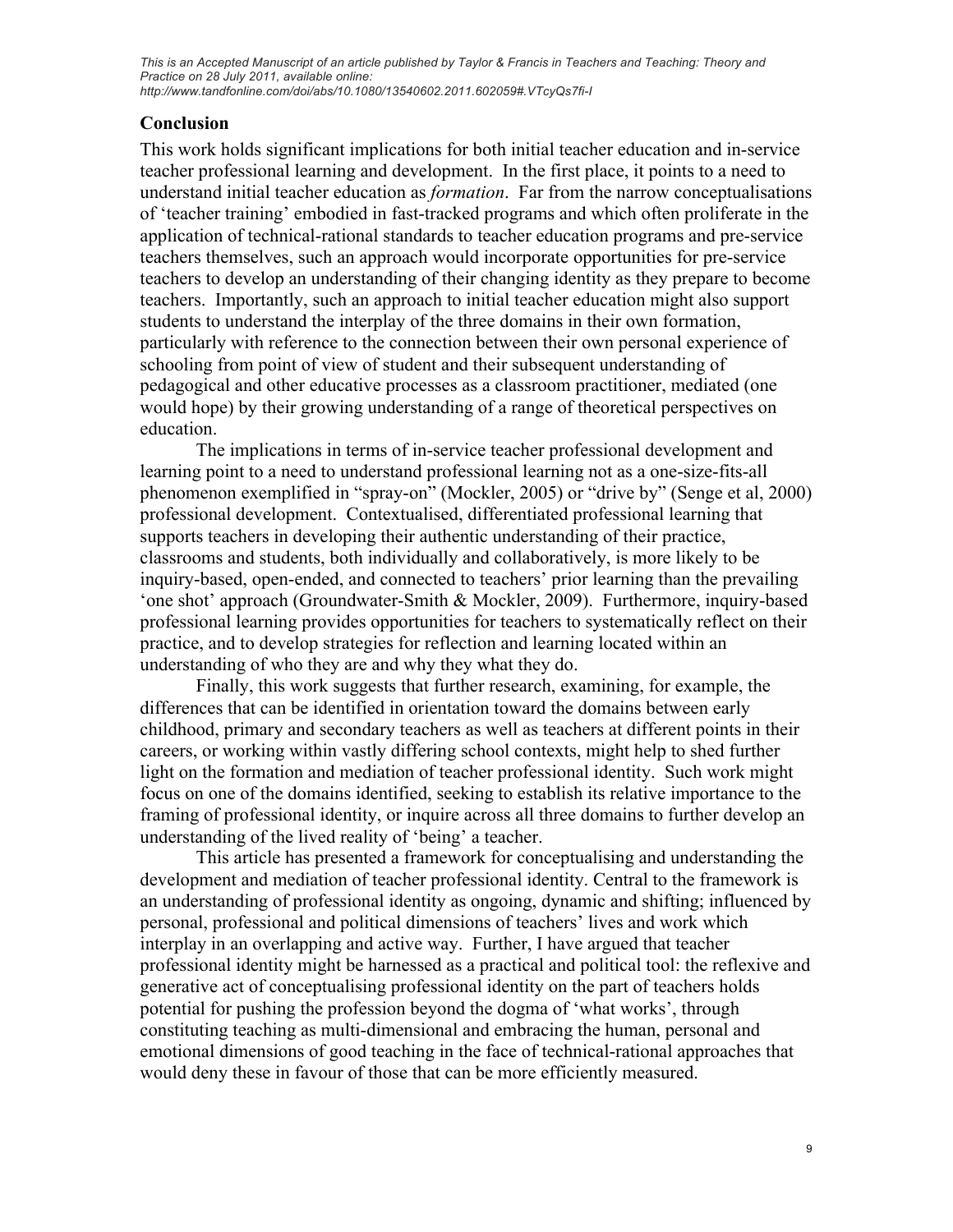These arguments hold implications not only for teacher professional learning and development, but also for the way we constitute identity issues in the course of initial teacher education: explicitly building a capacity for beginning teachers to 'join the dots' between, on the one hand, their broad beliefs about education and their desire to teach and on the other, their classroom practices and interactions, might possibly build for a more robust, self-confident teaching profession, equipped for the task of moving us beyond "what works".

#### **Acknowledgements**

This article was prepared for publication as part of a Research Fellowship awarded by the Educational Research Institute, Newcastle. Thanks also to my Research Writing Group 2009/10 in the School of Education at the University of Newcastle, Judyth Sachs, Barbara Kamler and Susan Groundwater-Smith for their invaluable feedback on various versions of this paper.

## **Biographical Note**

Nicole Mockler is a Lecturer in the School of Education at the University of Newcastle. She has a background in teacher professional development and her research interests lie in the areas of professional identity, professional development and pedagogy and curriculum.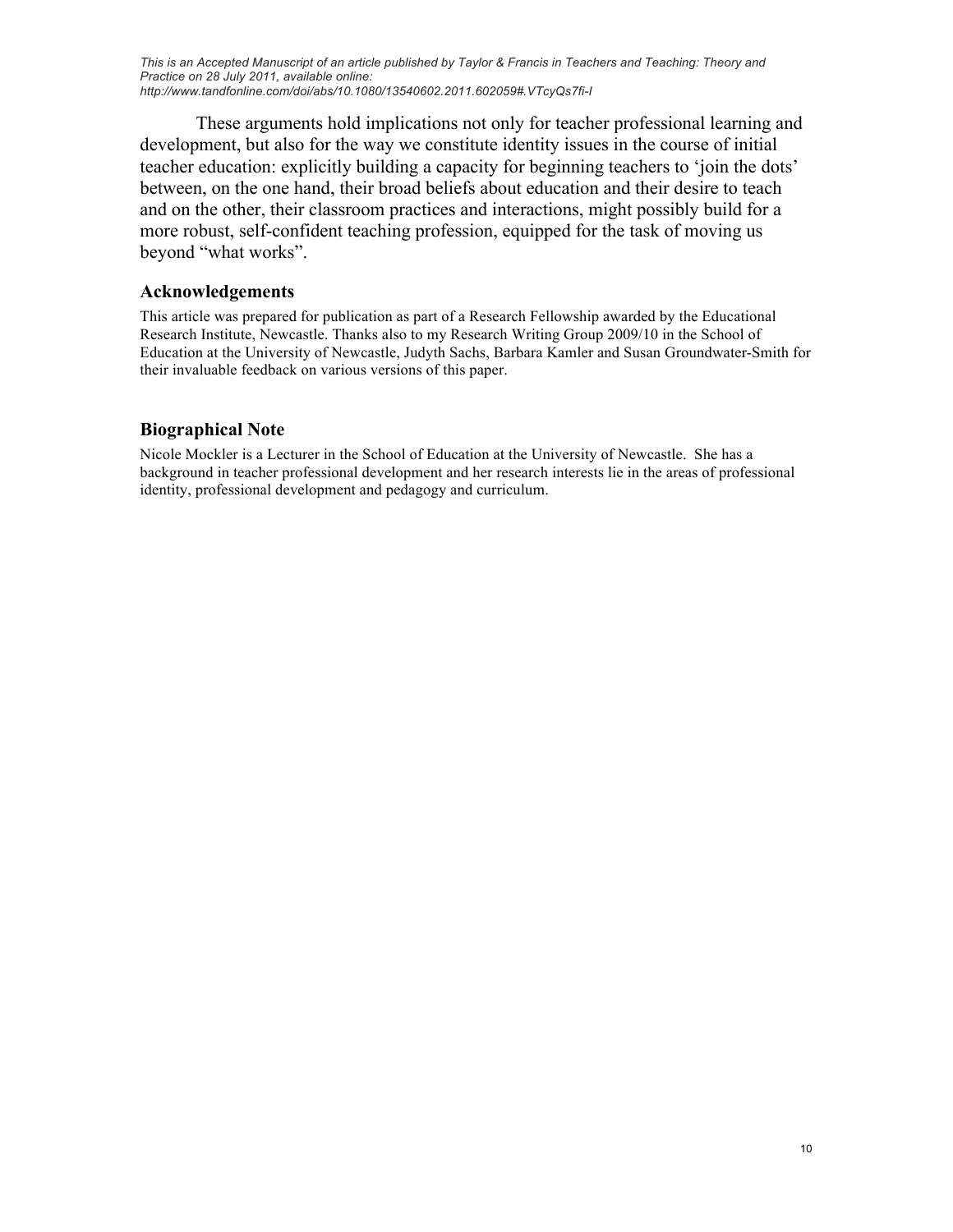## **References**

- Apple, M. W. (1986). *Teachers and texts: A political economy of class and gender relations in education*. New York: Routledge.
- Archer, M. (2007). *Making our way through the world: Human reflexivity and social mobility* (2nd Edition ed.). Cambridge: Cambridge University Press.
- Atkinson, E. (2000). In defence of ideas, or why 'what works' is not enough. *British Journal of Sociology of Education, 21*(3), 307-330.
- Ax, J., & Ponte, P. (Eds.). (2007). *Critiquing praxis: Conceptual and empirical trends in the teaching profession*. Rotterdam: Sense.
- Ballet, K., Kelchtermans, G., & Loughran, J. (2006). Beyond intensification: Towards a scholarship of practice: Analysing changes in teachers' work lives. *Teachers and Teaching: Theory and Practice, 12*(2), 209-229.
- Bernstein, B. (1996). *Pedagogy, symbolic control and identity*. London: Taylor & Francis.
- Blackmore, J. (2002). Is it only 'what works' that counts in new knowledge economies? Evidence based practice, educational research and teacher education in australia. *Social Policy and Society, 1*(3), 257-266.
- Butler, J. (1993). *Bodies that matter: On the discursive limits of 'sex'*. New York: Routledge.
- Carrington, B., Tymms, P., & Merrell, C. (2008). Role models, school improvement and the ëgender gapíódo men bring out the best in boys and women the best in girls? *British Educational Research Journal, 34*(3), 315-327.
- Clandinin, D. J., Huber, J., Huber, M., Murphy, M. S., MurrayOrr, A., Pearce, M., et al. (2006). *Composing diverse identities: Narrative inquiries into the interwoven lives of children and teachers*. London and New York: Routledge.
- Connelly, F. M., & Clandinin, D. J. (1999). *Shaping a professional identity: Stories of educational practice*. New York: Teachers' College Press.
- Day, C. (2004). *A passion for teaching*. London, New York: RoutledgeFalmer.
- **Day, C., & Kington, A. (2008). Identity, well-being and effectiveness: The emotional contexts of teaching.** *Pedagogy, Culture & Society, 16***(1), 7-23.**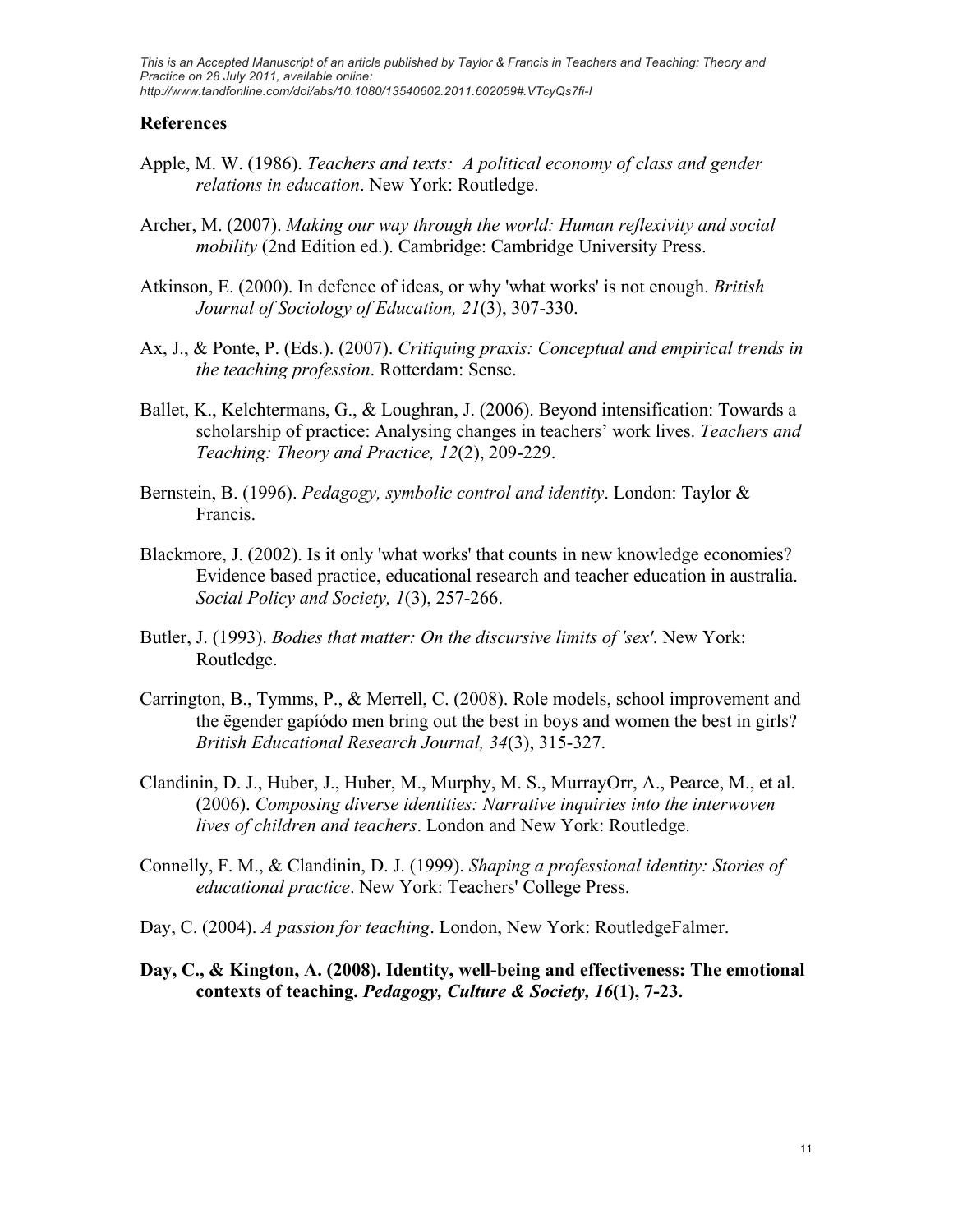- Day, C., Sammons, P., Stobart, G., **Kington, A. and Gu, Q.** (2007). *Teachers matter: Connecting work, lives and effectiveness*. London: Open University Press.
- Derrida, J. (1981). *Positions*. Chicago: University of Chicago Press.
- Derrida, J. (1982). Différance. In J. Derrida (Ed.), *Margins of philosophy*. Chicago: University of Chicago Press.
- Dewey, J. (1897). My pedagogic creed. *The School Journal, LIV*(3), 77-80.
- Erikson, E. H. (1963). *Childhood and society* ( 2nd edition ed.). New York: Norton.
- Erikson, E. H. (1968). *Identity: Youth and crisis*. New York: Norton.
- Freire, P. (2006). *Pedagogy of hope: Reliving pedagogy of the oppressed*. London and New York: Continuum.
- Fullan, M. (1993). Why teachers must become change agents. *Educational Leadership, 50*(6), 12-17.
- Fullan, M. (2002). Moral purpose writ large. *School Administrator, 59*(8), 14-16.
- Fullan, M. (2006). *Turnaround leadership*. San Francisco: Jossey Bass.
- Gergen, K. J. (1991). *The saturated self : Dilemmas of identity in contemporary life*. New York: Basic Books.
- Groundwater-Smith, S., & Mockler, N. (2009). *Teacher professional learning in an age of compliance: Mind the gap*. Rotterdam: Springer.
- Hall, S. (1996). 'introduction: Who needs identity?'. In S. Hall & P. du Gay (Eds.), *Questions of cultural identity*. London: Sage.
- Hargreaves, A. (1994). *Changing teachers, changing times: Teachers' work and culture in the postmodern age*. New York: Teachers' College Press.
- Hargreaves, D. (1996). *Teaching as a research based profession*. London: Teacher Training Agency.
- hooks, b. (1989). *Talking back: Thinking feminist, thinking black*. Boston: South End Press.
- Huberman, M. (1989). The professional life cycle of teachers. *Teachers' College Record, 91*(1), 31-80.
- Huberman, M. (1993). *The lives of teachers*. London: Cassell.

Huggins, J. (1987). Black women and women's liberation. *Hecate, 13*(1), 77-82.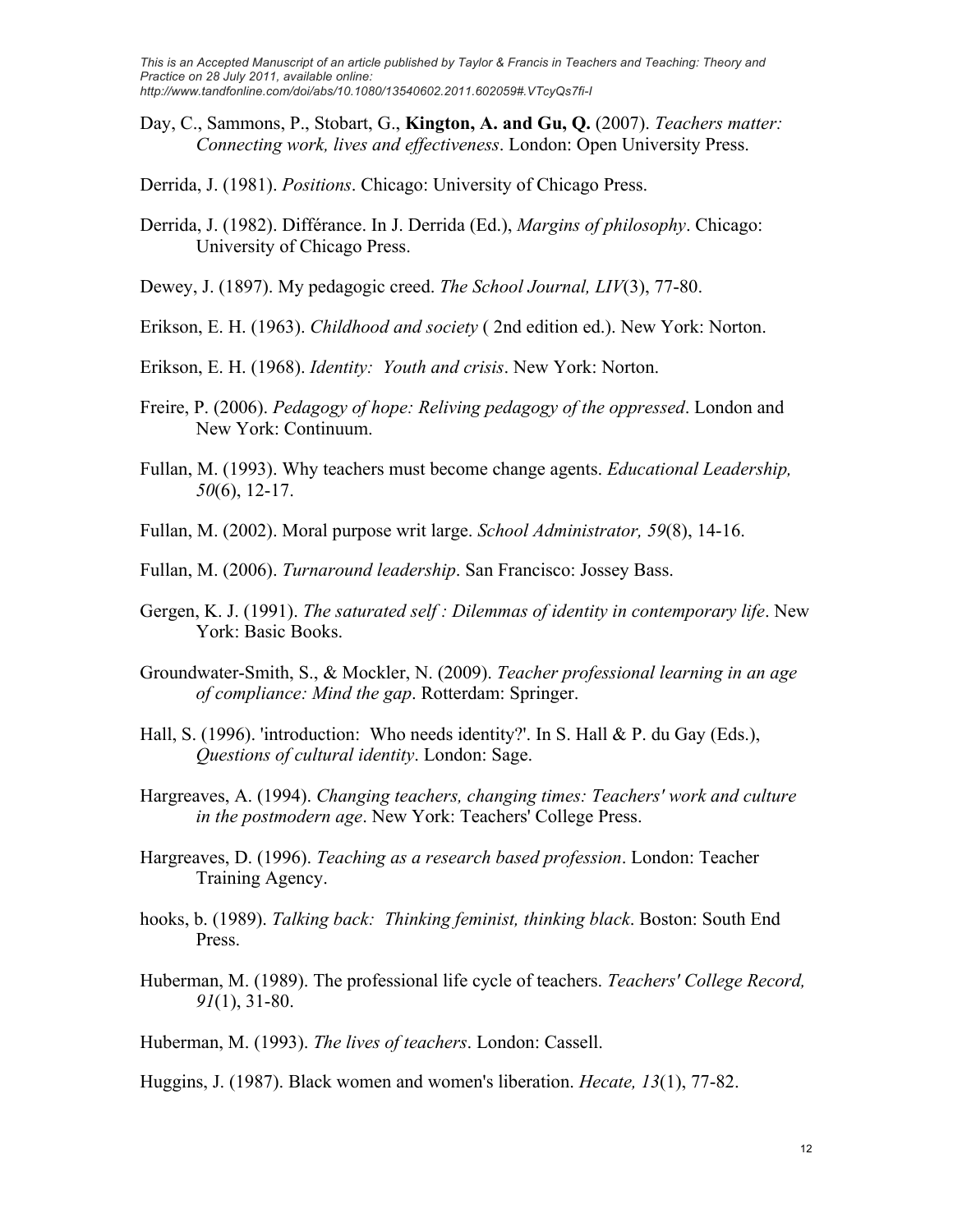- Johnston, J., McKeown, E., & McEwen, A. (1999). Choosing primary teaching as a career: The perspectives of males and females in training. *Journal of Education for Teaching, 25*(1), 55-64.
- Laclau, E. (1990). *New reflections on the revolution of our time*. London: Verso.
- Lortie, D. (1975). *Schoolteacher: A sociological study*. Chicago: University of Chicago Press.
- Mayer, D. (1999). *Building teaching identities: Implications for preservice teacher education*. Paper presented at the Australian Association for Research in Education Conference.
- Mockler, N. (2005). Trans/forming teachers: New professional learning and transformative teacher professionalism. *Journal of In-service Education, 31*(4), 733-746.
- Mockler, N. (2008). *Beyond 'what works': Teachers and the politics of identity.* Unpublished PhD Thesis. University of Sydney, Sydney.
- Nias, J. (1989). *Primary teachers talking: A study of teaching as work*. London: Routledge.
- Pecheux, M. (1982). *Language, semantics and ideology: Stating the obvious*. London: Macmillan.
- Rich, A. (1983). Compulsory heterosexuality and lesbian existence. In E. Abel & E. K. Abel (Eds.), *The signs reader: Women, gender and scholarship*. Chicago: University of Chicago Press.
- Ronnerman, K., Furu, E., & Salo, P. (Eds.). (2008). *Nurturing praxis: Action research in partnerships between school and university in a nordic light*. Rotterdam: Sense.
- Sachs, J. (2003). *The activist teaching profession*. Buckingham: Open University Press.
- Senge, P., Cambron-McCabe, N., Lucas, T., Smith, B., Dutton, J., & Kleiner, A. (2000). *Schools that learn*. London: Nicholas Brealey.
- Sergiovanni, T. J. (1994). *Building community in schools*. San Francisco: Jossey Bass.
- Valli, L., & Buese, D. (2007). The changing roles of teachers in an era of high-stakes accountability. *American Educational Research Journal 44*(3), 519-558.
- Wacquant, L. (1989). Towards a reflexive sociology: A workshop with pierre bourdieu. *Sociological Theory, 7*(1), 26-63.